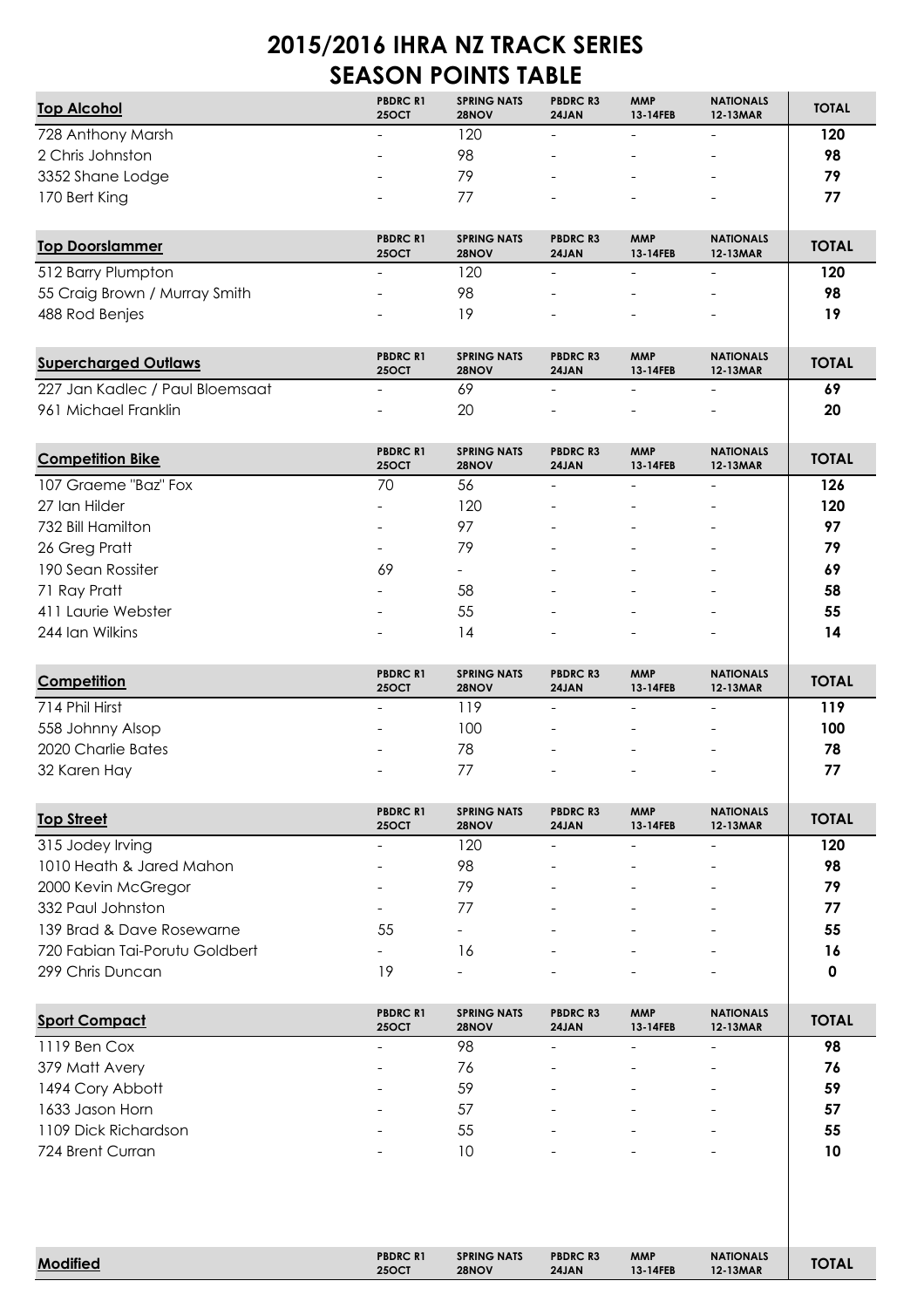| 1394 Murray Dawson         |                          | $\overline{\phantom{a}}$ | $\overline{\phantom{0}}$ | $\overline{\phantom{a}}$ | $\overline{\phantom{0}}$ | 70 |
|----------------------------|--------------------------|--------------------------|--------------------------|--------------------------|--------------------------|----|
| 83 Stuart Minchington      |                          | $\overline{\phantom{a}}$ | $\overline{\phantom{0}}$ | $\overline{\phantom{0}}$ | $\overline{\phantom{0}}$ | 69 |
| 555 Neville Smith          | $\overline{\phantom{0}}$ |                          | $\overline{\phantom{0}}$ | $\overline{\phantom{0}}$ | $\overline{\phantom{0}}$ | 69 |
| 125 Boms "Bomber" Jamieson | $\overline{\phantom{0}}$ | 68                       | $\overline{\phantom{0}}$ | $\overline{\phantom{0}}$ | $\overline{\phantom{a}}$ | 68 |
| 1821 Kenny West            |                          | 20                       | $\overline{\phantom{0}}$ | $\overline{\phantom{0}}$ | $\overline{\phantom{0}}$ | 20 |

| <b>Super Sedan</b>             | <b>PBDRCR1</b><br><b>25OCT</b> | <b>SPRING NATS</b><br>28NOV | <b>PBDRC R3</b><br>24JAN | <b>MMP</b><br>13-14FEB   | <b>NATIONALS</b><br>12-13MAR | <b>TOTAL</b> |
|--------------------------------|--------------------------------|-----------------------------|--------------------------|--------------------------|------------------------------|--------------|
| 1284 Doron Andersen            | 75                             | 113                         | $\overline{\phantom{0}}$ | $\blacksquare$           | $\overline{\phantom{a}}$     | 188          |
| 972 Stephen Excell             | 117                            | $\overline{\phantom{a}}$    | $\overline{\phantom{a}}$ |                          | $\overline{a}$               | 117          |
| 123 Russell Lorimer            | 100                            | $\overline{\phantom{a}}$    | $\overline{\phantom{0}}$ |                          | $\overline{a}$               | 100          |
| 02 Ray Peterson                |                                | 94                          |                          |                          |                              | 94           |
| 1498 Matt Kriletich            | $\blacksquare$                 | 71                          | $\overline{\phantom{0}}$ |                          | $\overline{\phantom{0}}$     | 71           |
| 9092 Adam Thompson             | 54                             | $\overline{a}$              |                          |                          |                              | 54           |
| 935 Craig Smith                | 53                             | $\overline{\phantom{a}}$    | $\overline{\phantom{a}}$ | $\overline{\phantom{a}}$ | $\overline{\phantom{a}}$     | 53           |
| 1616 Justin Weir               |                                | 51                          |                          |                          |                              | 51           |
| 445 Harvey Lovegrove           |                                | 51                          |                          |                          |                              | 51           |
| 93 Warren Black                | 39                             | $\overline{\phantom{0}}$    | $\overline{\phantom{0}}$ |                          |                              | 39           |
| 812 Ian Harvey                 |                                | 39                          |                          |                          |                              | 39           |
| 596 Clifford Whiting           | 38                             | $\overline{\phantom{0}}$    |                          |                          |                              | 38           |
| 665 Cam Fisk                   |                                | 38                          |                          |                          |                              | 38           |
| 218 Jason Fleck                | 36                             | $\overline{\phantom{a}}$    | $\overline{\phantom{a}}$ | $\overline{a}$           | $\overline{\phantom{0}}$     | 36           |
| 208 Michael Keen               | 31                             | $\overline{\phantom{0}}$    |                          |                          |                              | 31           |
| 443 Dennis Lovegrove           |                                | 31                          |                          |                          |                              | 31           |
| 234 Lee Sherwin                |                                | 31                          | $\overline{\phantom{0}}$ |                          |                              | 31           |
| 1971 Jason Sellars             |                                | 30                          | $\overline{\phantom{a}}$ |                          |                              | 30           |
| 547 Jeremy Hewson              |                                | 27                          |                          |                          |                              | 27           |
| 155 Anthony "Dutchie" Wijdeven |                                | 26                          | $\overline{a}$           |                          |                              | 26           |
| 1974 Tim Hawke                 | $\overline{\phantom{a}}$       | 25                          | $\blacksquare$           | $\overline{\phantom{0}}$ | $\overline{\phantom{a}}$     | 25           |
| 1388 Ross McDonald             |                                | 21                          |                          |                          |                              | 21           |
| 555 Neville Smith              |                                | 21                          |                          |                          |                              | 21           |
| 340 Paul "Rebel" Hammond       |                                | 21                          |                          |                          |                              | 21           |
| 125 Boms "Bomber" Jamieson     |                                | 21                          | $\overline{\phantom{a}}$ |                          | $\overline{a}$               | 21           |
| 1052 Steve Wall                |                                | 21                          |                          |                          |                              | 21           |
| 2033 Abdul Samad               |                                | 21                          |                          |                          |                              | 21           |

| <b>Super Street</b>    | <b>PBDRCR1</b><br><b>25OCT</b> | <b>SPRING NATS</b><br>28NOV | <b>PBDRCR3</b><br>24JAN | <b>MMP</b><br>13-14FEB | <b>NATIONALS</b><br>12-13MAR | <b>TOTAL</b> |
|------------------------|--------------------------------|-----------------------------|-------------------------|------------------------|------------------------------|--------------|
| 919 Dan Thompson       | 114                            | $\overline{\phantom{0}}$    |                         |                        | $\overline{\phantom{a}}$     | 114          |
| 776 Greg Malcolm       |                                | 111                         |                         |                        |                              | 111          |
| 5122 Phil Hunter       |                                | 94                          |                         |                        |                              | 94           |
| 1830 Rex Ford          | 91                             |                             |                         |                        |                              | 91           |
| 400 Daniel Curline     | 78                             |                             |                         |                        |                              | 78           |
| 5008 Paul Berridge     | $\overline{\phantom{a}}$       | 78                          |                         |                        | $\overline{\phantom{a}}$     | 78           |
| 421 Katy Tolhurst      | 77                             | $\overline{\phantom{a}}$    |                         |                        |                              | 77           |
| 600 Stephen Whitehouse | 59                             |                             |                         |                        |                              | 59           |
| 2025 Jed Dyer          |                                | 56                          |                         |                        |                              | 56           |
| 408 Craig Chamberlain  | 53                             |                             |                         |                        |                              | 53           |
| 1401 Phil Fraser       | 51                             |                             |                         |                        |                              | 51           |
| 409 Bex Betman         | 51                             |                             |                         |                        |                              | 51           |
| 5120 Zak Hoskin        |                                | 51                          |                         |                        |                              | 51           |
| 5125 Nick Faulkner     |                                | 51                          |                         |                        |                              | 51           |
| 840 Ross Simpkin       |                                | 40                          |                         |                        |                              | 40           |
| 396 James Key          |                                | 39                          |                         |                        |                              | 39           |
| 2890 Roger Murray      |                                | 37                          |                         |                        |                              | 37           |
| 857 James Prujean      |                                | 35                          |                         |                        | $\overline{\phantom{a}}$     | 35           |
| 162 Kevin Knuth        |                                | 33                          |                         |                        |                              | 33           |
| 63 Morgan Tolhurst     | 31                             | $\overline{\phantom{a}}$    |                         |                        |                              | 31           |
| 411 Al McCallum        | 31                             |                             |                         |                        |                              | 31           |
| 410 Chris King         | 31                             |                             |                         |                        |                              | 31           |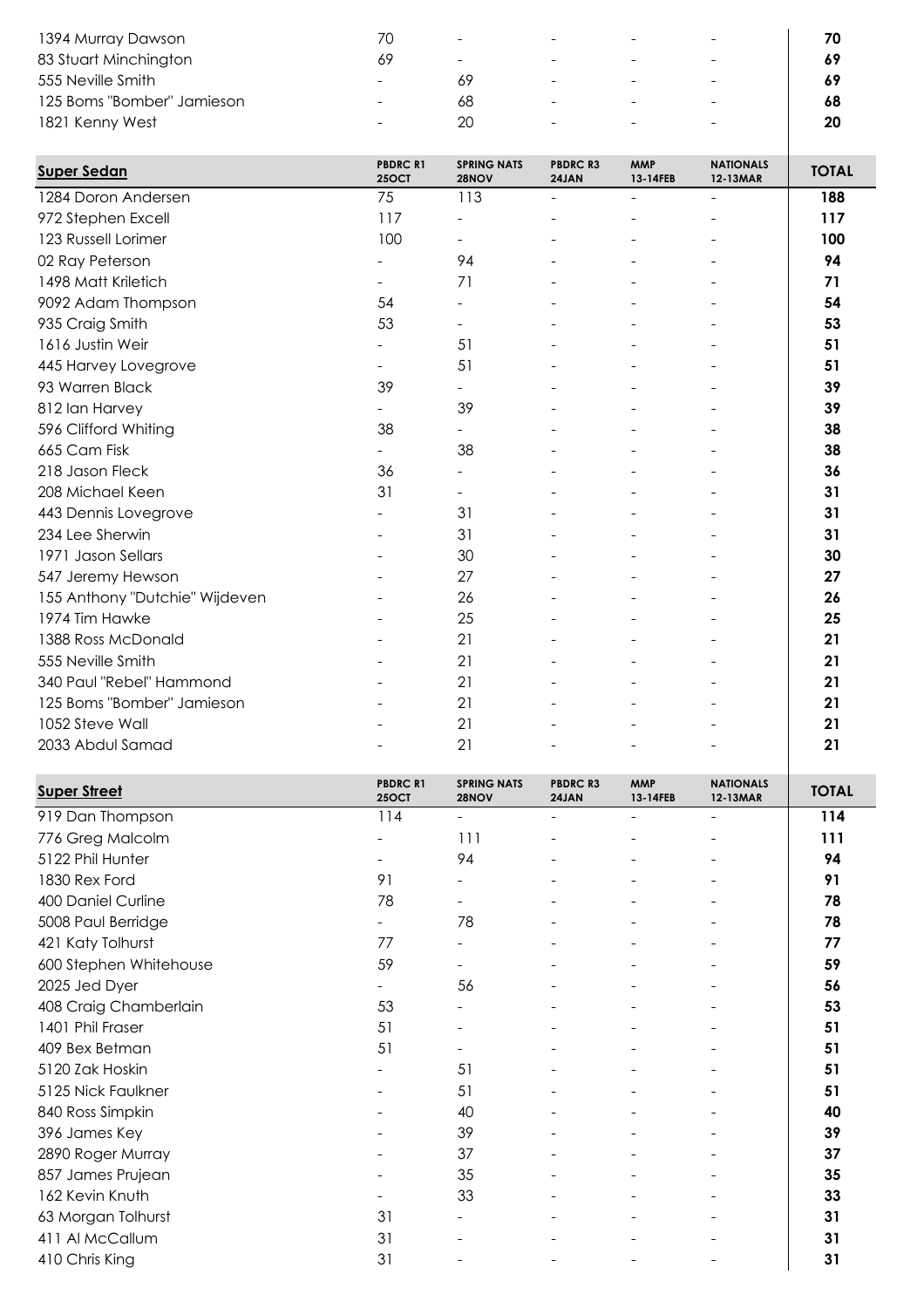| 419 Tom Amos           | 31                       |                          |  | 31 |  |
|------------------------|--------------------------|--------------------------|--|----|--|
| 393 Ben Ilton          | 31                       |                          |  | 31 |  |
| 430 Bevan Fitness      | 31                       |                          |  | 31 |  |
| 420 Brendon Richardson | 31                       |                          |  | 31 |  |
| 407 Shayne Whitton     | 31                       |                          |  | 31 |  |
| 385T Nic Bogaart       | $\overline{\phantom{0}}$ | 31                       |  | 31 |  |
| 412 Carey Adam         | 30                       |                          |  | 30 |  |
| 1218 Steve South       | 26                       |                          |  | 26 |  |
| 97 Tony Richardson     | 25                       |                          |  | 25 |  |
| 402 Lee Andrews        | 21                       |                          |  | 21 |  |
| 405 Geoff Dell         | 21                       |                          |  | 21 |  |
| 416 Steve Saul         | 21                       |                          |  | 21 |  |
| 413 Michael Grainger   | 21                       |                          |  | 21 |  |
| 404 Steve Henry        | 21                       |                          |  | 21 |  |
| 500 Chris Reese        | 21                       |                          |  | 21 |  |
| 403 Phillip Taylor     | 21                       |                          |  | 21 |  |
| 158 Paul Henry         | 21                       |                          |  | 21 |  |
| 414 Richie Cleland     | 21                       |                          |  | 21 |  |
| 417 Alec Divers        | 21                       |                          |  | 21 |  |
| 406 Taylor Peterson    | 21                       |                          |  | 21 |  |
| 466 Robb Pitt          | 21                       | $\overline{\phantom{0}}$ |  | 21 |  |
| 463 Jack Perry         |                          | 21                       |  | 21 |  |
| 5121 Graeme Giles      |                          | 21                       |  | 21 |  |
| 169 Keith Muller       |                          | 21                       |  | 21 |  |
| 2037 Nigel Scott       |                          | 21                       |  | 21 |  |
| 5126 Imrun Azi         |                          | 21                       |  | 21 |  |
| 5124 Ian Strongman     |                          | 21                       |  | 21 |  |
| 2003 Dave Wigg         |                          | 21                       |  | 21 |  |
| 2036 Richard Snow      |                          | 21                       |  | 21 |  |
| 2030 Sumeet Autech     |                          | 21                       |  | 21 |  |
| 5123 Mark Johnson      |                          | 21                       |  | 21 |  |
| 2031 Rizwan Khan       |                          | 21                       |  | 21 |  |
| 2027 Martin Reichs     |                          | 21                       |  | 21 |  |

| <b>Modified Bike</b>        | <b>PBDRCR1</b><br><b>25OCT</b> | <b>SPRING NATS</b><br>28NOV | <b>PBDRCR3</b><br>24JAN | <b>MMP</b><br>13-14FEB | <b>NATIONALS</b><br>12-13MAR | <b>TOTAL</b> |
|-----------------------------|--------------------------------|-----------------------------|-------------------------|------------------------|------------------------------|--------------|
| 451 Lance Lucas             |                                | 115                         |                         |                        | $\overline{\phantom{0}}$     | 115          |
| 99 Toby Dawber              | 111                            |                             |                         |                        |                              | 111          |
| 04 Mike Tucker              | 96                             |                             |                         |                        |                              | 96           |
| 837 Imroz Faiyaz Buksh      |                                | 91                          |                         |                        |                              | 91           |
| 6007 Jan Malcolm            |                                | 77                          |                         |                        |                              | 77           |
| 1239 Graham Sorenson        | 74                             | $\overline{\phantom{a}}$    |                         |                        |                              | 74           |
| 06 Mark Shurker Shurk       | 73                             | $\overline{\phantom{a}}$    |                         |                        |                              | 73           |
| 111 Alistair Galbraith      |                                | 60                          |                         |                        |                              | 60           |
| 228B Steve Van Pelt         | $\overline{\phantom{a}}$       | 58                          |                         |                        |                              | 58           |
| 100 Dan Hasson              | 57                             |                             |                         |                        |                              | 57           |
| 228 Steve van Pelt          | 55                             |                             |                         |                        |                              | 55           |
| 19 Jacob Reece              |                                | 53                          |                         |                        |                              | 53           |
| 295 Chris Cunningham        | 51                             |                             |                         |                        |                              | 51           |
| 007 Tony Gray               | 40                             |                             |                         |                        |                              | 40           |
| 666 Brett "Scrappy" Goodwin | 39                             |                             |                         |                        |                              | 39           |
| 007 Tony Gray               |                                | 39                          |                         |                        |                              | 39           |
| 13 Steven Mydlowski         | 38                             |                             |                         |                        |                              | 38           |
| 003 Craig Hedley            |                                | 36                          |                         |                        |                              | 36           |
| 06 Mark Shuker              |                                | 34                          |                         |                        |                              | 34           |
| 31 Andy Dickens             | 31                             | $\overline{\phantom{a}}$    |                         |                        | $\overline{\phantom{0}}$     | 31           |
| 20 Steve Laughton           | 31                             |                             |                         |                        |                              | 31           |
| 12 Aaron Rey                | 31                             |                             |                         |                        |                              | 31           |
| 111C Alex Paterson          | 31                             |                             |                         |                        |                              | 31           |